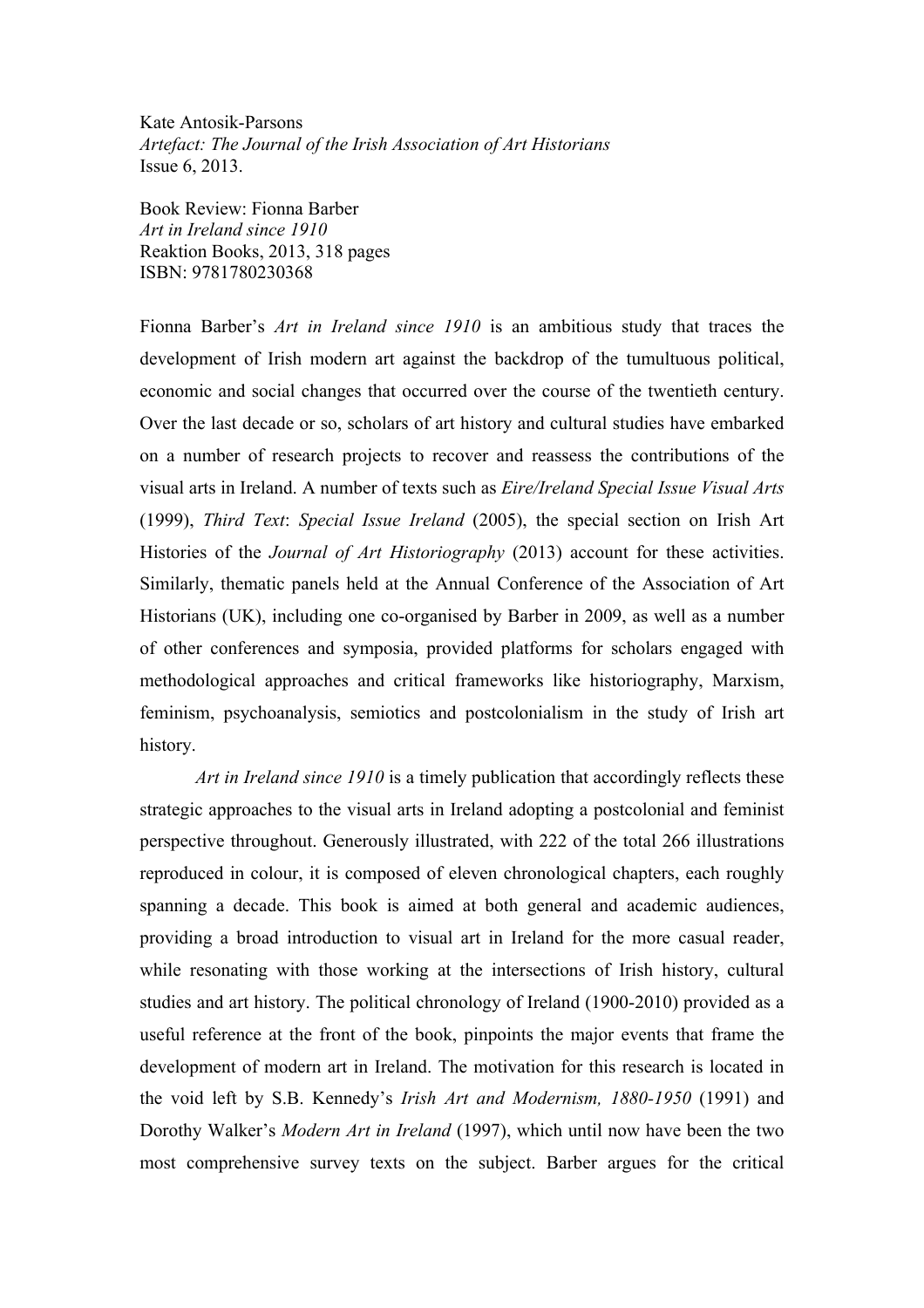importance of evaluating the dynamics between nation and modernity in shaping art in twentieth-century Ireland. In doing so, she problematises the established metanarratives of modern art by focusing on the conflict in Northern Ireland, the role of women artists and the impact of large-scale emigration, contending that modernity reflected in Irish art is 'a distinctive experience of modernity fundamentally different from that lived out within centres of cultural and political power.' Consequently by focusing on the period from 1910 to the end to the economic prosperity of the Celtic Tiger, this text provides a fuller account for the importance of art in relation to the political, economic and social forces that sculpted modern Ireland.

The book firstly addresses how Irish nationalism visualised the relationship between nation and identity, and the effects this had on art production. Barber offers fresh perspectives on the political and cultural activities of certain artists, contending that art production should not be evaluated in isolation, but for the ways in which it broadly mirrors the concerns of a conservative society on the brink of impending change. The brief comparative analysis between Grace Henry's Achill imagery with that of husband Paul's establishes a sense of how representations of the West have been co-opted into the hegemonic, masculine discourse that imagines the Irish nation. This careful attention to gender throughout the book yields new and rich understandings of the significance of these visualisations. Furthermore, alongside the familiar figures of Henry, William Orpen, John Lavery and Sean Keating, are the often-marginalised contributions of Constance Markiewicz, Kathleen Fox, Grace Gifford and Estella Solomons. The tension between centre and margin is revisited throughout the text in subtle but innovative ways, for instance, teasing out the complexities of Mainie Jellett as a pivotal figure for Irish modernism reveals that her avant-garde strategies retained traces of 'self-conscious primitivism' enabling connections with both modern art and the iconography of the West.

This text embarks on the difficult task of providing new aspects the iconography of the West and its relation to modernity, as it is a particularly welltrodden theme that to date has received much critical attention from various scholars. However, by comparing the West to the political divergence between Northern and Southern Ireland, Barber makes a convincing case for plural understandings of modernity by way of geographical location. Accordingly, the political and social situation in Northern Ireland is a major theme throughout the book providing further insight into the multiplicities of modernity and modern art on the island of Ireland.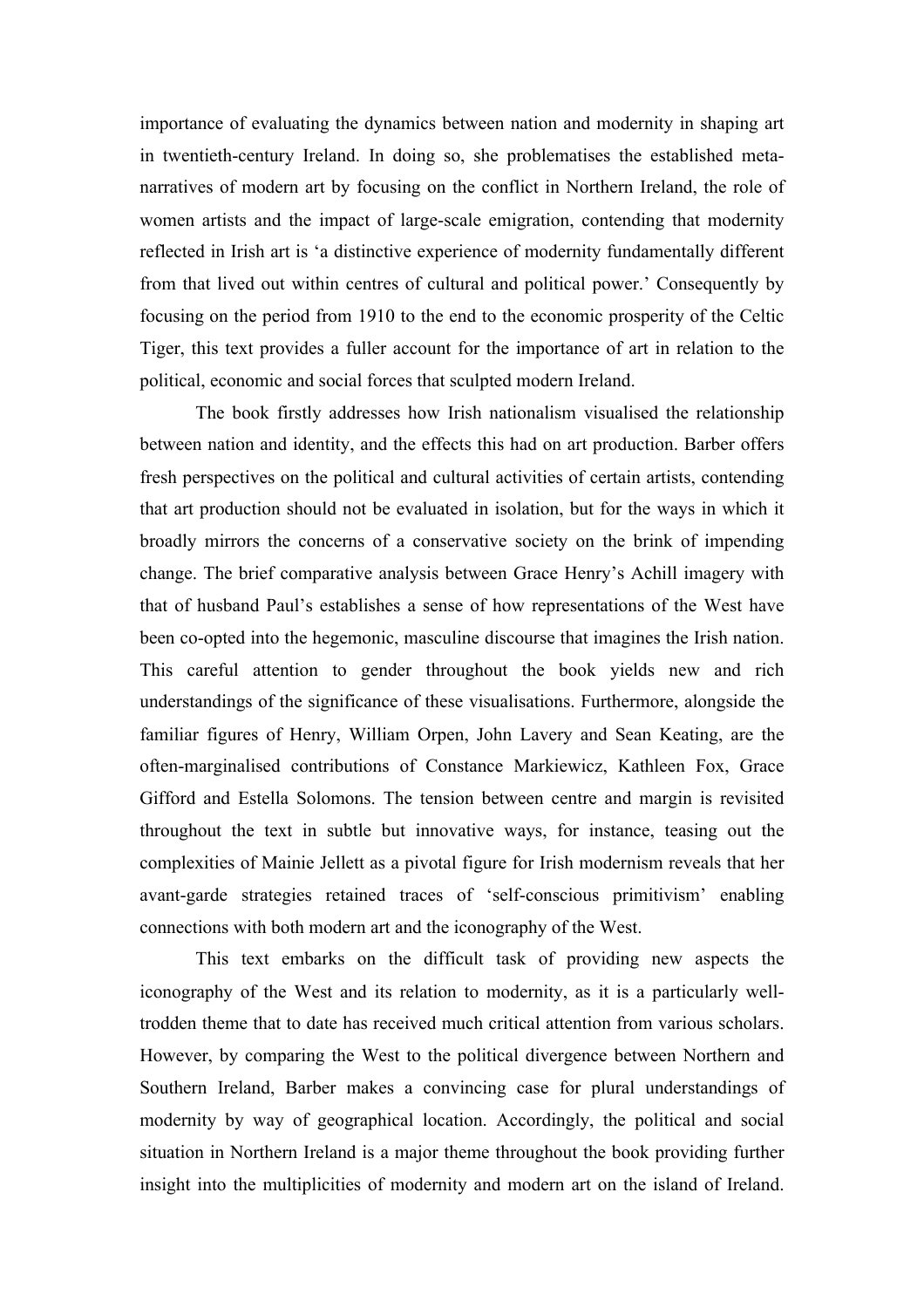Barber observes the 'ethics of Protestantism' in the work of some Northern artists in the 1930s though more could be said as to how the specifics of Protestantism translate into the visual sphere. John Hewitt emerges as a pivotal figure for his support of Northern artists, especially his role in aiding the formation of the short-lived Ulster Unit, the aims of which 'were more radical than any other art in Ireland at that time'. The rapid growth in heavy industries due to the outbreak of World War II and the specific event of the Belfast Blitz (1941) had a profound affect on Northern artists. That Colin Middleton and Neville Johnson approached their responses to such events through the visual language of Surrealism demonstrates the range of avant-garde strategies employed by these artists. Meanwhile, through the neutrality and selfimposed isolation of the Irish Free State, Catholicism and modernism were at odds with one another, leading Barber to argue that the 'possibilities for political radicalism, a recurrent feature of European avant-gardism, had also been co-opted by the nationalist hegemony'. The mention of Dairine Vanston, a somewhat elusive artist aligned with the international White Stag Group, is a reminder that Vanston, like others engaged with avant-garde art practices in Ireland, remain firmly on the periphery of dominant narratives of Irish art history.

Diaspora and the cultural production of Irish artists abroad is another key theme that surfaces in this book, though not unsurprisingly as migration was and remains topical in evaluations of shifting dynamics in twentieth-century Ireland. Though the mobility of artists in the earlier part of the century meant that many were travelling abroad to undertake further training, Barber identifies the period from the mid-1940s onward as a time when the movement of artists across borders challenged Dublin and Belfast as the centres of the Irish art world. With this comes a dual articulation or double awareness of 'here' and 'there', represented visually and experienced personally, as feature in the work of a disparate group of artists such as Mary Swanzy, Tony O'Malley, Gerard Dillon, F.E. McWilliam and William Scott. Duality is also simultaneously manifested in what Barber identifies as the contradictions of modern art grounded in a culture steeped in mythic and romantic notions of tradition, one which she persuasively argues complicates what it is to be 'Irish and modern'. A similar tension is revealed when arguing for a nuanced understanding of the complexities of Irish identity with regard to including an artist like Francis Bacon in the narratives that shape the development of Irish art. A comparison of the work of Brian O'Doherty and Louis le Brocquy, both of whom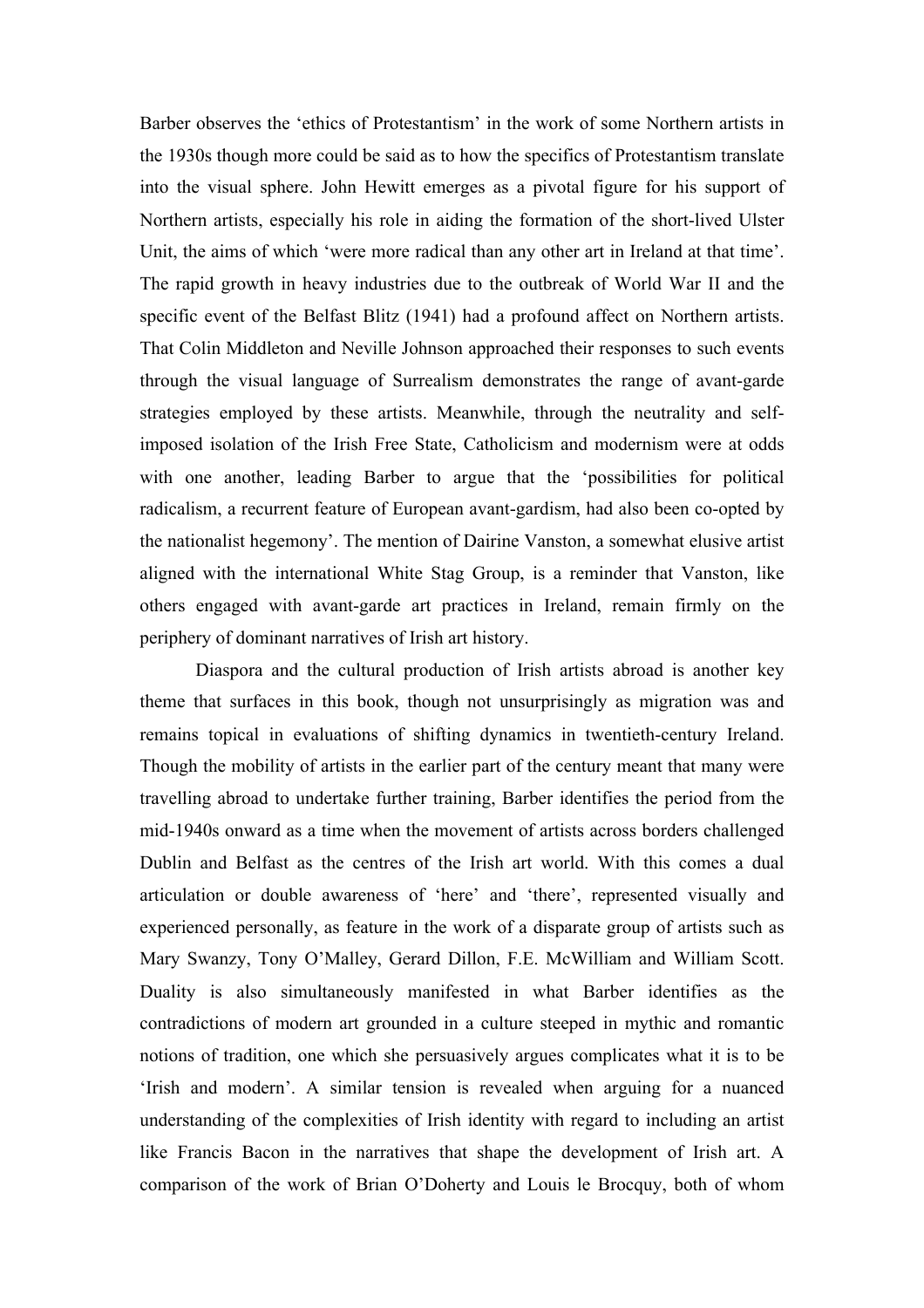produced a large body of work outside Ireland, contributes to new understandings of the significance of 'diasporic distance' on their visual production.

Barber's observations on the relationship between visual art and the political and social strife of the period known as the Troubles (1969-1994) are crucial to understanding the seemingly peripheral in Irish art. She insists that the conflict was not mere subject matter, but a lived reality that permeated the everyday existence of artists, as regular bomb scares threatened physical and psychological well being while the actual destruction of galleries and studios by bombs resulted in difficult economic circumstances. In spite of the structure implemented on Northern relations by the Downing Street Declaration (1993) and the Good Friday Agreement (1998), the intersection between power, space and visuality remained an important axis for Northern artists such as Willie Doherty, Victor Sloan, Rita Duffy, Philip Napier and Sandra Johnston.

As with any book that aims to account for specific developments throughout a certain time frame, there some omissions, for example Nigel Rolfe and Andre Stitt seem particularly striking given that performances like Rolfe's *The Rope that Binds Us Makes Them Free* (1986) and Stitt's destructive *Art is Not a Mirror It's a Fucking Hammer* (1978), amongst other early performance works, embraced avant-garde gestures of 'postmodern' art and subsequently influenced many contemporary Irish performance artists. The use of terms like 'Baudelairean modernity' mentioned in passing several times throughout the book, presume a certain level of theoretical awareness about modernity and its conditions amongst readership, and should be fleshed out for those not familiar with the concept. Those familiar with Barber's scholarship will be aware of the feminist commitment that underpins her work. While a clearer theoretical grounding of her feminist strategies would be most welcome, one can hardly find fault with the integrated gender analysis that is woven throughout the text with particular finesse. Moreover, Barber rightfully raises a number of core issues about the contributions of women to Irish culture over the course of the twentieth century and the focus on women artists in the 1980s and early 1990s is especially strong. Overall Barber's aim of reading the development of modern art as being shaped by and responding to the dynamics of the forces of cultural change in Ireland is largely successful. By considering the relationship between perceived centre and the margins, *Art in Ireland since 1910* troubles presumed certainties in Irish art while